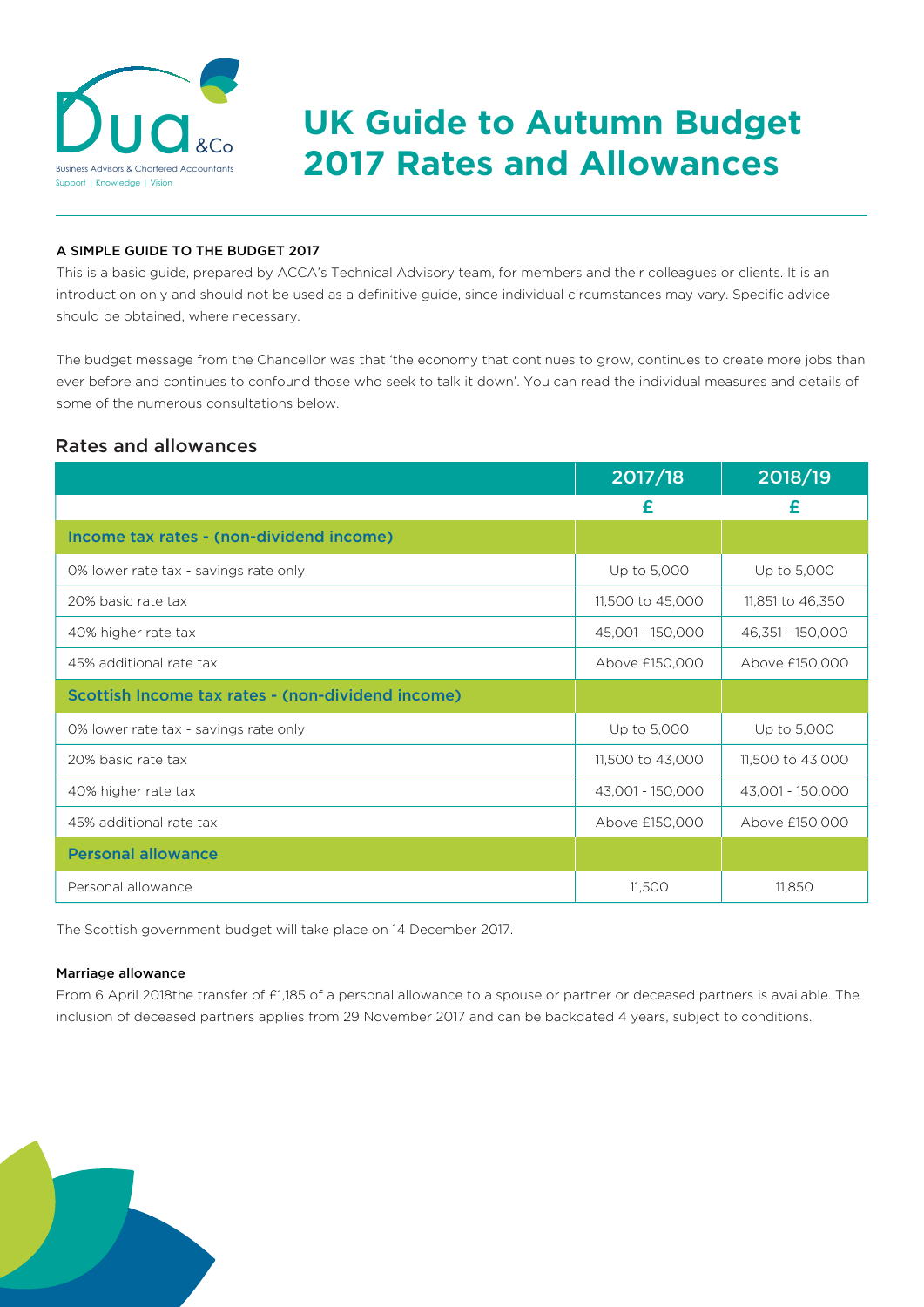# Dividend allowance

The tax-free dividend allowance will be reduced from £5,000 to £2,000 from April 2018. The reduction of the dividend tax free allowance impact is £225, £975 or £1,143 a year depending on whether recipients pay tax at the basic rate, higher rate or the additional rate.

# Stamp Duty Land Tax: relief for first time buyers

From 22 November 2017 first time buyers paying £300,000 or less for a residential property will pay no Stamp Duty Land Tax (SDLT). This measure does not apply in Scotland. SDLT was devolved to Scotland on 1st April 2015. This measure will apply in Wales until 1 April 2018, when SDLT will be devolved to Wales.

| <b>Portion of consideration</b>  | <b>Current rates</b> | New rate for first<br>time buyers |
|----------------------------------|----------------------|-----------------------------------|
| Up to £125,000                   | 0%                   | 0%                                |
| Over £125,000 and up to £250,000 | 2%                   | 0%                                |
| Over £250,000 and up to £300,000 | 5%                   | 0%                                |
| Over £300,000 and up to £500,000 | 5%                   | 5%                                |

### Corporation tax

The corporation tax rate will remain at 19% for the 2017/18 and 2018/19 tax years.

# Annual investment allowance

The annual investment allowance of £200,000 per annum remains available for companies and for unincorporated businesses.

# Making tax digital

The chancellor announced that the enabling legislation in the Finance (No.2) Act 2017 has been passed. This allows, subject to secondary legislation for HMRC to require businesses to keep records digitally. VAT is the only area mandated to use MTDfB and this is from April 2019.

|                          | 2017/18 | 2018/19 |
|--------------------------|---------|---------|
|                          |         |         |
| <b>VAT</b>               |         |         |
| Standard rate            | 20%     | 20%     |
| Registration threshold   | 85,000  | 85,000  |
| Deregistration threshold | 83,000  | 83,000  |

A review of VAT thresholds has been announced, with the Chancellor stating that the thresholds will remain unchanged for two years.

# Relief from business rates increases

The Chancellor has announced that business rates will rise in line with CPI. This is lower than the inflation rate.

# ATED

From 1 April 2018 the charges for the annual tax on enveloped dwellings (ATED) will be increased by 3%. Returns for 2018/19 are to be filed electronically.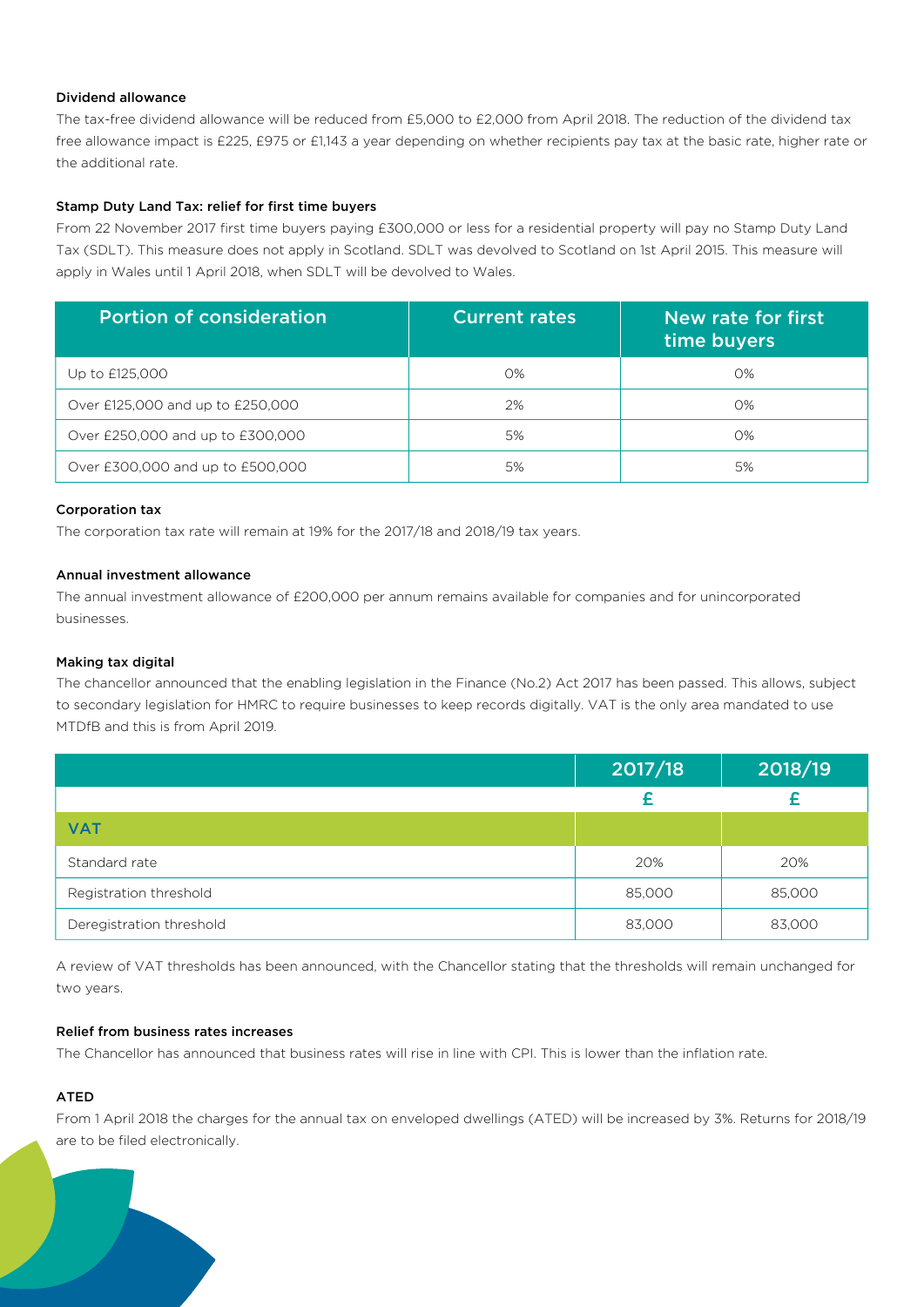|                                                 | 2016/17 | 2017/18 |
|-------------------------------------------------|---------|---------|
|                                                 | £       |         |
| <b>Annual Tax on Enveloped Dwellings (ATED)</b> |         |         |
| More than £0.5m but not more than £1m           | 3,500   | 3,600   |
| More than $f$ 1m but not more than $f$ 2m       | 7.050   | 7,250   |
| More than £2m but not more than £5m             | 23,550  | 24.250  |
| More than £5m but not more than £10m            | 54,950  | 56,550  |
| More than £10m but not more than £20m           | 110.100 | 113,400 |
| More than £20m                                  | 220,350 | 226,950 |

# IR35

Unsurprisingly, it was announced that HMRC will consult on reforms to IR35 for the private sector. It is unclear if this will look at a more modern approach to self-employment or will keep the assessment used for the public sector which was enacted this year.

# Increase in Individual Savings Accounts (ISA) limits

The annual ISA allowance remains unchanged at £20,000.

# IHT

The Nil-rate band remains at £325,000. The residence nil-rate band for deaths in the following tax years will be:

- £100,000 in 2017 to 2018
- £125,000 in 2018 to 2019
- £150,000 in 2019 to 2020
- £175,000 in 2020 to 2021

# Interest relief for landlords

Landlords will be able to obtain relief as follows:

|                      | <b>Finance cost</b><br>allowed in full | <b>Finance cost allowed</b><br>at basic rate |
|----------------------|----------------------------------------|----------------------------------------------|
| Year to 5 April 2016 | 100%                                   | 0%                                           |
| Year to 5 April 2017 | 100%                                   | 0%                                           |
| Year to 5 April 2018 | 75%                                    | 25%                                          |
| Year to 5 April 2019 | 50%                                    | 50%                                          |
| Year to 5 April 2020 | 25%                                    | 75%                                          |
| Year to 5 April 2021 | 0%                                     | 100%                                         |